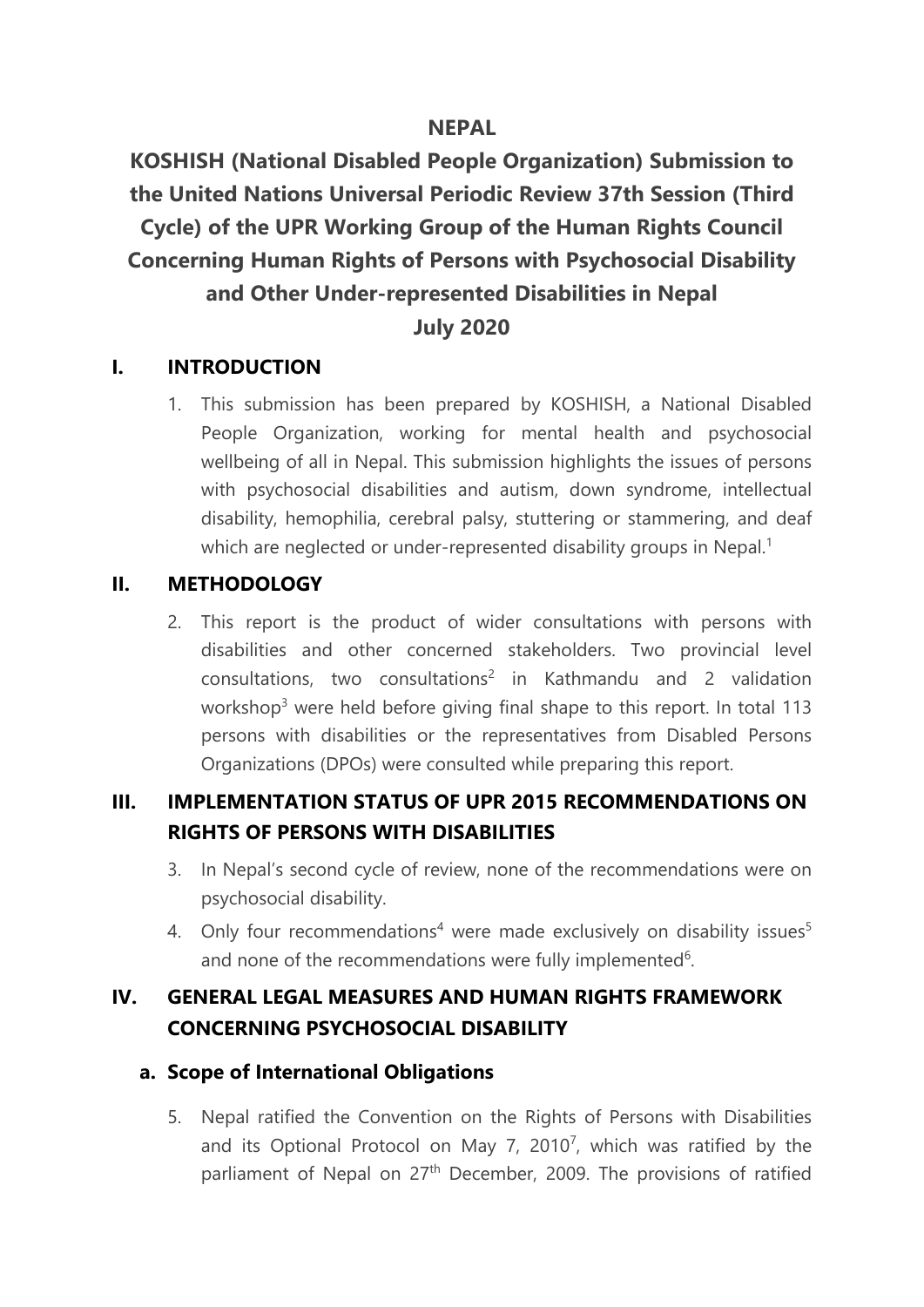treaties will prevail if the provisions of domestic contradicted with them.<sup>8</sup>

## **b. Constitutional and Legislative Framework**

- 6. Rights of persons with disabilities have been ensured in the Constitution of Nepal under the provisions of right to equality $^9$ , right to education $^{10}$ , rights of the child $^{11}$ , right to social justice $^{12}$ , right to social security $^{13}$ , policies relating to basic needs of the citizen<sup>14</sup>, etc. Despite these constitutional guarantees, persons with psychosocial disabilities experience the worst forms of discrimination and face huge barriers in reaching their full potential. 15
- 7. The Rights of Persons with Disabilities, 2017 was enacted as <sup>a</sup> comprehensive Act to address issues and concerns of persons with disabilities in Nepal. However, the Act in Section 2(b), 2(g), 2(h) while defining 'persons with disabilities', 'accessibility' and 'rehabilitation center' have focused more on visible disability and functional impairment rather than social barriers.<sup>16</sup>
- 8. The Act in Section 2(g) while defining 'accessibility' has again focused more on physical disabilities and functional impairment. It mentions accessibility to physical infrastructure, transportation, information and communication and other public services. It has not pointed out barriers caused by laws, rules, policies, administrative systems, social values, structures psychosocial environment.
- 9. The Act in Section 2(h) while defining 'rehabilitation center' has ignored living independently and being included in the community. 17
- 10. Section 4 of the Act while prescribing provision and process of getting disability identity card have provided comparatively an easy process for persons with visible disability and <sup>a</sup> lengthy process for persons with psychosocial disabilities and other underrepresented disabilities as their application needs to be verified by a coordination committee.<sup>18</sup> There is no concrete identification criteria for persons with psychosocial and underrepresented disability.
- 11. The Act does not provide any rights regarding supported decision making mechanisms and has focused more on guardianship provisions.
- 12. The Act lacked concrete provisions related to psychosocial disability and persons with psychosocial disability face more stringent barriers with little or no access to legal services, social protection services and livelihood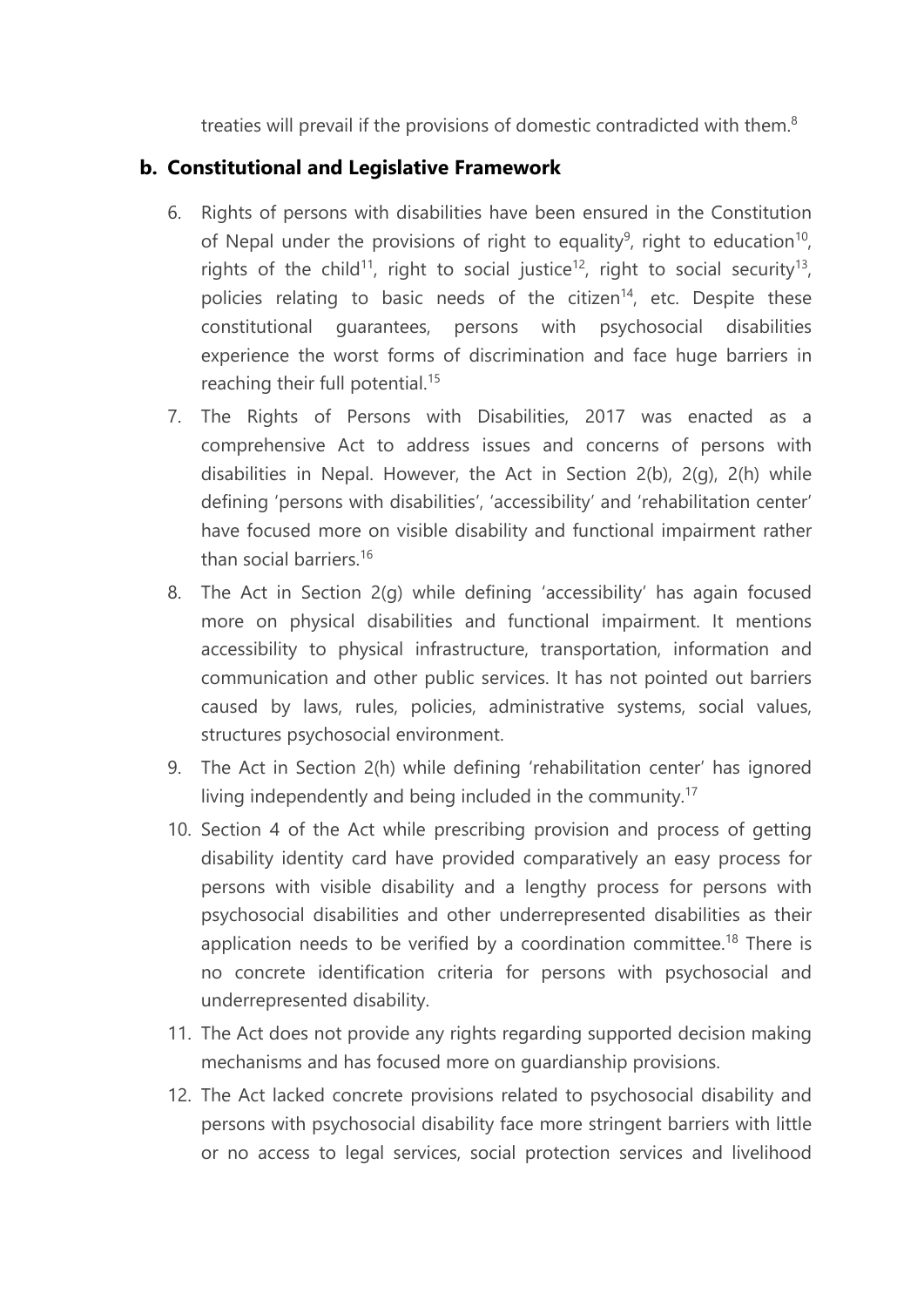programs.<sup>19</sup>

- 13. The Act is also silent regarding the legal harmonization in compliance with UNCRPD in regards to discriminatory and derogatory provisions in the legal framework.
- 14. The Act has made provision for formation of National Directive Committee with authority for coordination, supervision and promotion of rights, services and protection of persons with disability but the committee has not been formed thus far.
- 15. The new Civil and Criminal Code adopted on 2017 emphasized on the responsibility of guardians in relation to persons with disability and not on strengthening the state mechanism to ensure rights of persons with mental/psychosocial disability. 20

#### **Recommendations:**

- (a) Amend Section 2(b) and 2(g) and redefine disability and accessibility. Ensure that the definition of disability and accessibility incorporates barriers, caused by laws, rules, policies, administrative systems, social values and psychosocial environment.
- (b) Amend Section 2(h) and incorporate provisions of safeguarding rights of persons with mental/psychosocial disability through development of support systems and state mechanisms.
- (c) Amend Section 4 and incorporate provisions of psychosocial disabilities while issuing disability identity card. Prepare human resource competent of examining all types of disabilities while issuing disability identity card.
- (d) National Directive Committee for the coordination, supervision and promotion of rights, services and protection of persons should be formed with effective functioning.
- (e) Develop and incorporate infrastructures and governmen<sup>t</sup> mechanisms that addresses need based supported decision-making mechanism.

### **c. Human Rights Institutions, Infrastructures and Policy Measures**

16. There is National Human Rights Commission as <sup>a</sup> constitutional and independent human rights monitoring body established as per Paris Principle. The constitution has also made provisions for National Women Commission, National Dalit Commission, National Inclusion Commission, Indigenous Nationalities Commission, Madhesi Commission, Tharu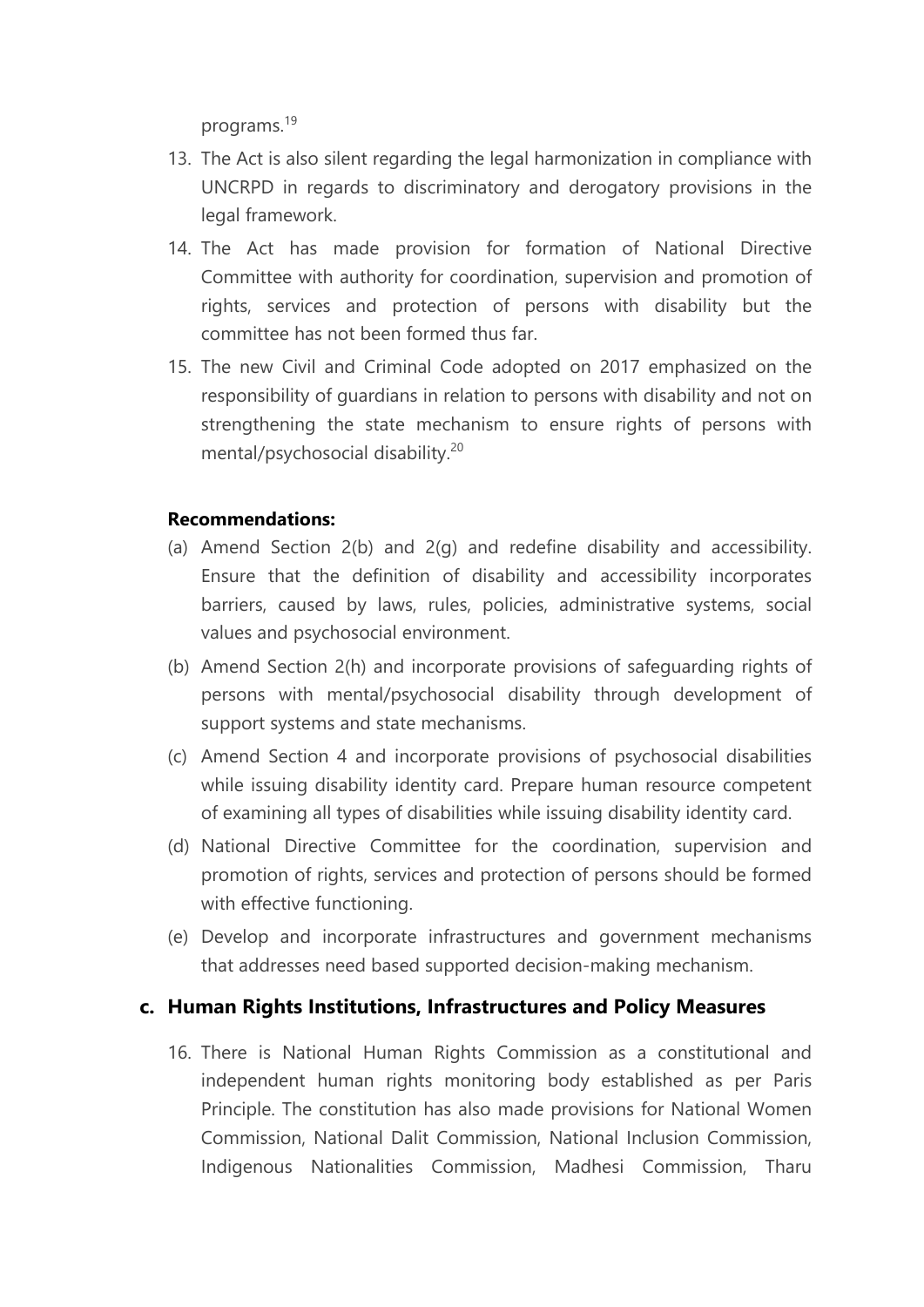Commission and Muslim Commission with one of the core working areas for the protection and promotion of rights of persons with disabilities. The CRPD has also made provision for an independent CRPD implementation committee to be formed but it has not been formed yet.

17. Commissioners to most of these Commissions have not been appointed yet. These specific commissions were created with the mandate to receive complaints and to look into the cases of rights violations in the respective communities and are also mandated to identify areas of necessary policy, legal and institutional reforms and make recommendations to the government.<sup>21</sup>

#### **Recommendations:**

- (a) Awareness campaigns on issues such as legal capacity of persons with underrepresented disability, access to justice, legal remedies, removing social barriers towards persons with disabilities, collaboration with civil society and implementation of policy measures to protect and promote the rights of persons with underrepresented disabilities.
- (b) Equally prioritize the issue of under-represented disability including psychosocial disability in all the commissions to monitor the situations of violation of the rights of persons with disabilities and provide recommendation to the governmen<sup>t</sup> accordingly.
- (c) While developing plans and programs relating to disability by concerned authorities, it should be inclusive of issues relating to psychosocial and underrepresented disability.

# **V. IMPLEMENTATION OF INTERNATIONAL HUMAN RIGHTS OBLIGATIONS CONCERNING PSYCHOSOCIAL DISABILITY**

# **a. Implementation of CRPD Concluding Observations on Psychosocial Disability**

18. The concluding observation of the CRPD Committee dated March 1, 2018 has pointed many concerns of persons with psychosocial and other underrepresented disabilities.<sup>22</sup> Despite the Committee recommendation to investigate, prosecute and punish cases of chaining and detention in private homes, and forcible placement and treatment in psychiatric facilities of the persons with psychosocial disabilities<sup>23</sup>, the government's initiative to address such issues has not been evident as KOSHISH has received numerous calls to rescue and provide treatment to them.<sup>24</sup>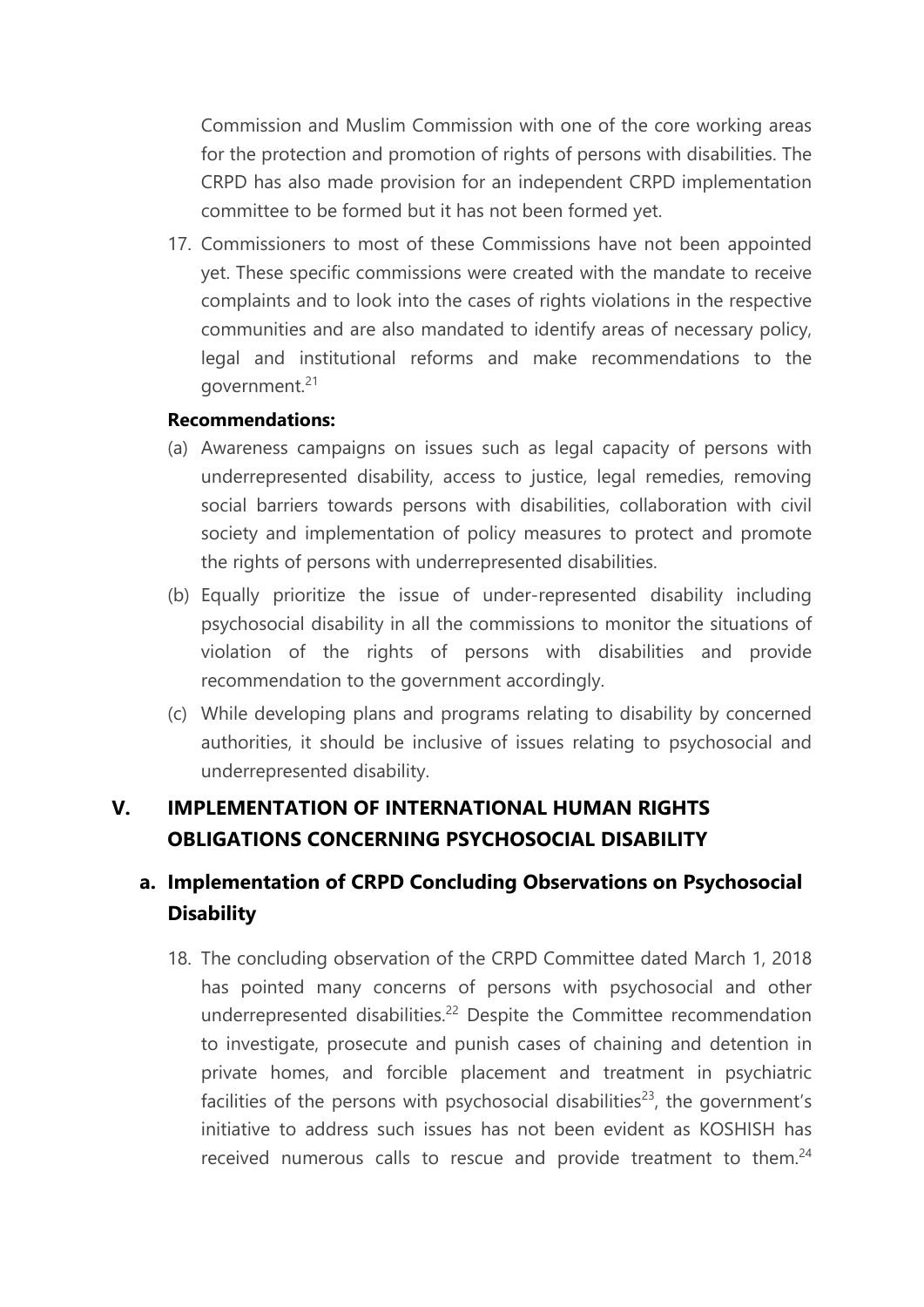Likewise there is no mechanism to monitor chaining, detention and human right violation of persons with underrepresented disabilities.

- 19. Despite Committee'<sup>s</sup> recommendation to pay particular attention to children with disabilities belonging to marginalized groups in rural and mountainous areas, especially children with intellectual or psychosocial disabilities and those from indigenous communities 25 , the governmen<sup>t</sup> has taken no specific measures to support children with disabilities and their families. 26
- 20. Establishment of psychosocial and comprehensive community-based rehabilitation services<sup>27</sup> were recommended by the Committee but there are not such services established so far for the persons with psychosocial other unseen disabilities.
- 21. Despite committee'<sup>s</sup> recommendation to take appropriate measures to gather data and develop criteria to fill the 5 per cent quota for civil service positions that are reserved for persons with disabilities<sup>28</sup>, no specific actions were taken to evaluate the situation.<sup>29</sup>

#### **Recommendations:**

- (a) Take appropriate measures to gather data including undertaking <sup>a</sup> comprehensive evaluation. Integrating mental health issues in the information system of the public health issues under governmen<sup>t</sup> priority and internalize the toll of mental health and psychosocial problems on economic growth and development.
- (b) Draft and implement <sup>a</sup> separate Plan of Action to implement UNCRPD concluding observations prioritizing the issue of children with disabilities belonging to marginalized groups in rural and mountainous areas, especially children with intellectual or psychosocial disabilities and those from indigenous communities.
- (c) Adopt specific measures to collect information on the effectiveness of the employment quota for persons with disabilities in the civil services and how these posts are filled by persons with underrepresented disabilities.
- (d) Form an independent CRPD Committee to monitor the disability related implementation.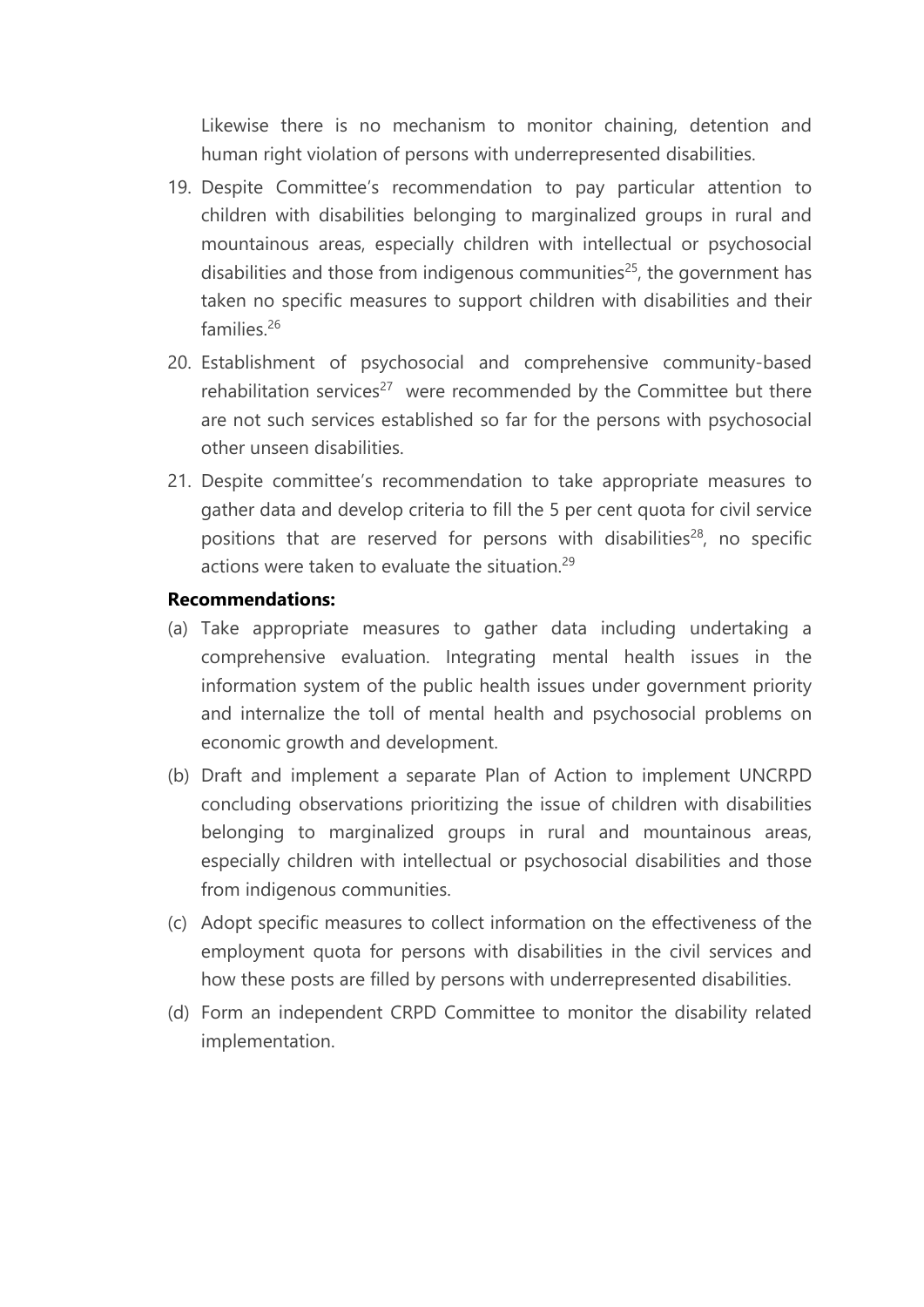## **VI. MAJOR AREAS OF CONCERNS**

### **a. Lack of Data**

- 22. There is lack of comprehensive population based<sup>30</sup> national level data of persons with mental/psychosocial disabilities. <sup>31</sup> Which is one of the significant barriers to identifying and addressing mental/psychosocial disability in Nepalese context.<sup>32</sup>
- 23. Census survey forms do not incorporate questions to collect data on psychosocial disabilities. 33

### **Recommendations:**

- i. Take action towards involving persons with disabilities and their organizations in population census going to be conducted in 2021 in order to use data to devise and implement informed programs.
- ii. Include questionnaire to identify and record persons with psychosocial disability and other under-represented disability in the National Census going to be conducted in 2021. World Health Organization Disability Assessment Schedule 2.0 can be referred for the questionnaire.
- iii. Take appropriate measures to develop and carry out national level research on various forms of disabilities and its impact on lives of persons with psychosocial disability.

## **b. Lack of health professionals and quality health service**

- 24. There is severe lack of efficient mental health services<sup>34</sup> where availability and accessibility are the challenges. At community level, counselling and psychotherapeutic services are not available. The existing policies has failed to integrate mental health within the general health system of the country. 35 The healthcare remains costly and inaccessible to the majority of persons with disability in far-flung areas<sup>36</sup> with no early diagnosis, intervention and treatment at all. $^{\rm 37}$
- 25. There are 0.36 psychiatrists, 0.003 child psychiatrists, 0.56 mental health nurses and 0.52 psychologists for every 100,000 population.<sup>38</sup>The appointment of mental health professionals such as psychologist and counsellor is null and very few psychiatrists are appointed in governmen<sup>t</sup> hospitals.<sup>39</sup>
- 26. There is no equal and easy access on mental health services to all $^{40}$  and governmen<sup>t</sup> has not prioritized mental/psychosocial disability issues as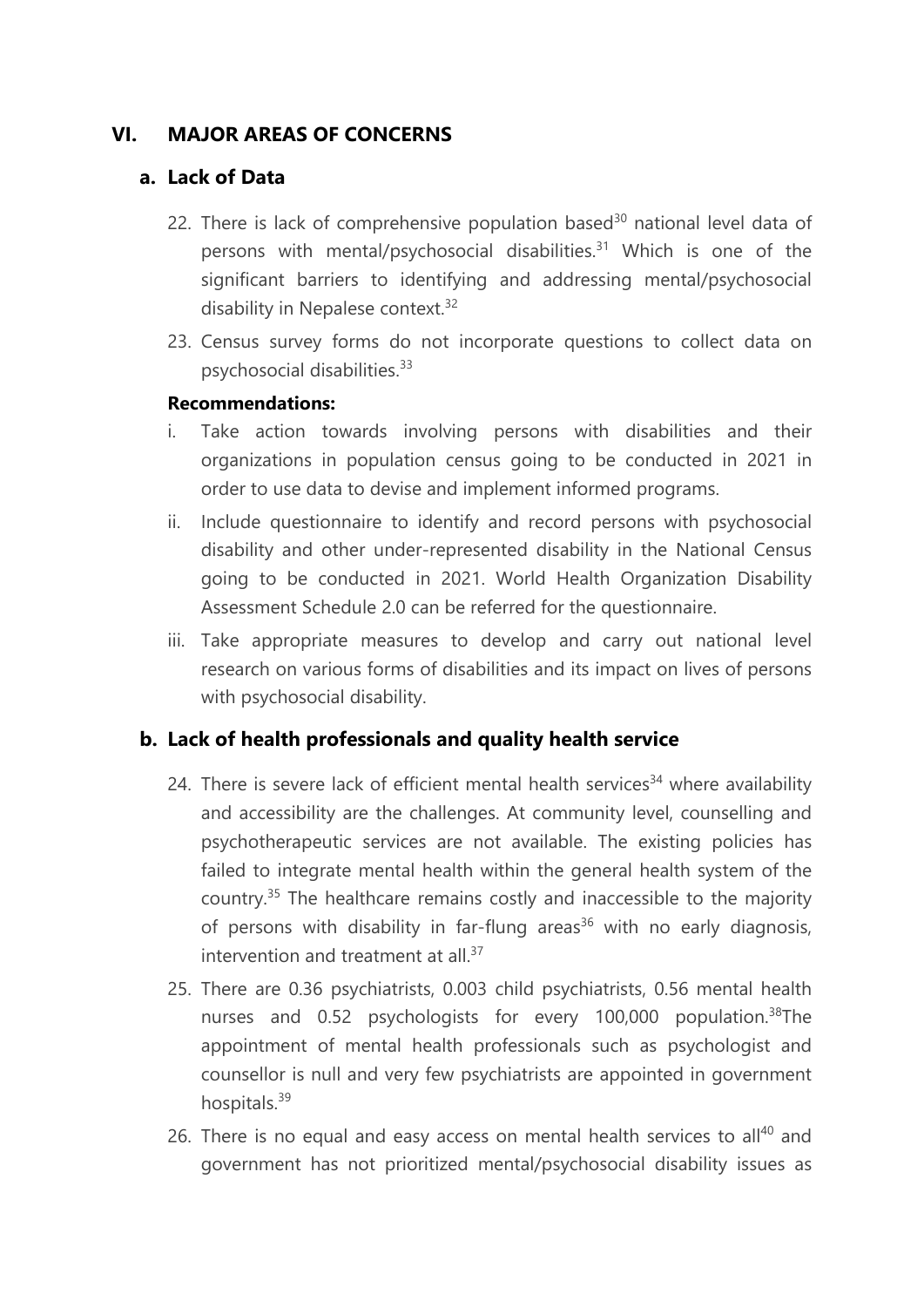the draft National Guidelines on Disability Management 2019, for disabilities Government hospitals lack adequate funding and infrastructure.<sup>41</sup> There are only 6 mental hospitals and 18 general hospitals with psychiatric units with inpatient care and 29 mental health outpatient facilities attached to <sup>a</sup> hospital. Likewise, the governmen<sup>t</sup> has only allocated 0.18 % of the overall health budget to mental health services.<sup>42</sup>

#### **Recommendations:**

- i. Accelerate generating adequate numbers of holistic team including social workers, lawyers and health professionals like psychologists, psychiatrists, neurologists, etc. along with creating standard curriculum to train local level community workers/health personnel and providing psychosocial support at levels of health facilities.
- ii. Take appropriate action towards providing sufficient budget to governmen<sup>t</sup> hospitals, health posts and clinics to improve quality of mental health and psychosocial services and to establish programs based on social justice to make mental health accessible to disadvantaged and marginalized communities.
- iii. Policies related to treatment and rehabilitation of patients should address the interrelated social, economic, environmental, cultural and psychosocial factors that affect them.
- iv. Set up facilities at local level and train health workers for early diagnosis, intervention and treatment to ensure equal and easy access on mental health services to all.

## **c. Violation of right of persons with mental/psychosocial disability.**

- 27. The legal barriers faced by persons with psychosocial disability were depicted by 69 out of 340 Acts being inconsistent with UNCRPD and Constitution of Nepal.<sup>43</sup>
- 28. The eligibility criteria for right to vote and right to ge<sup>t</sup> elected for persons with mental/psychosocial disability are put together without any specific categorization. 44
- 29. Persons with mental/psychosocial disability are not considered eligible to hold governmen<sup>t</sup> positions, cannot exercise their right to privacy and are compelled to be accompanied by <sup>a</sup> guardian to hold legal ownership of any properties. 45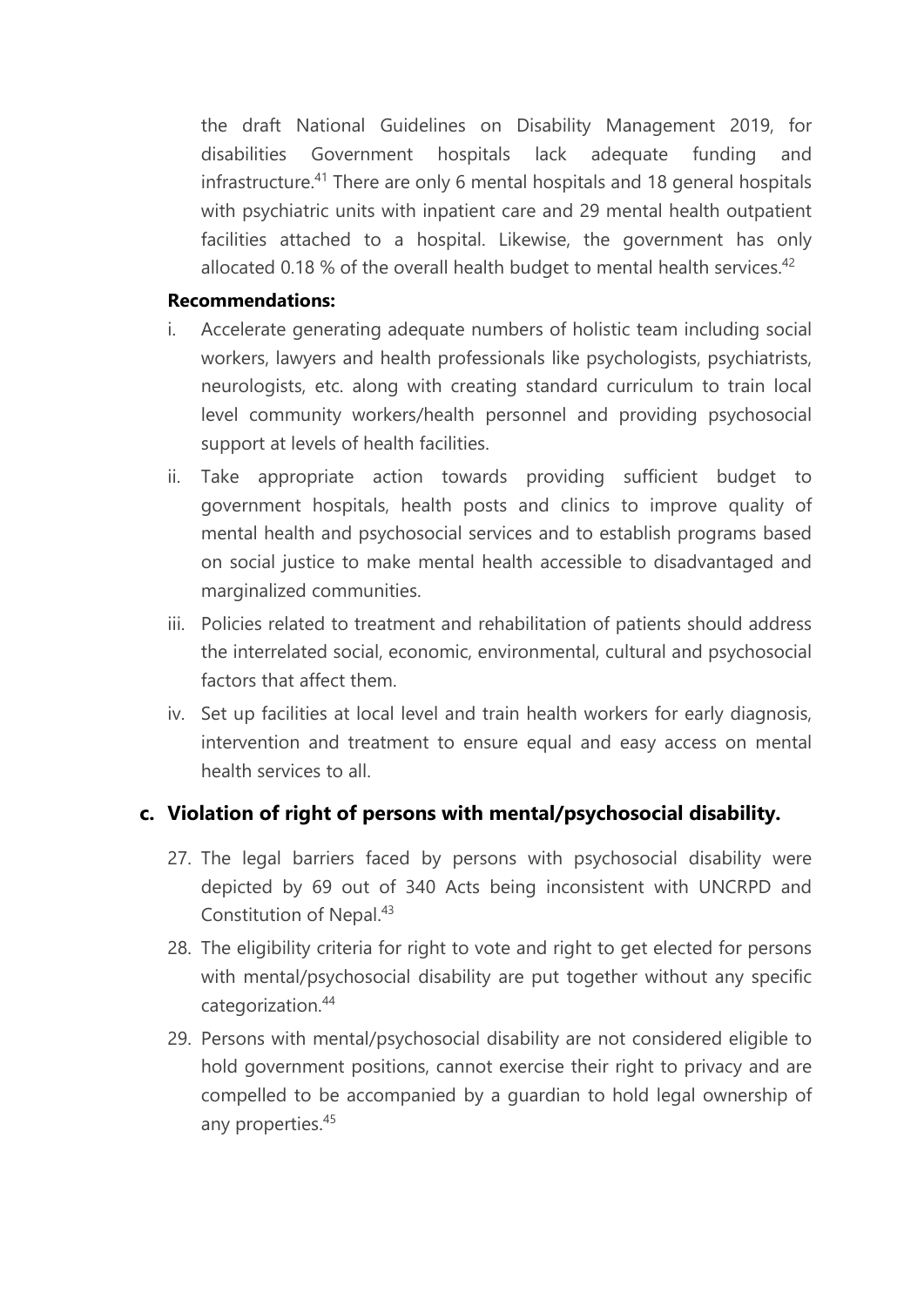#### **Recommendation:**

- i. Provide adequate training to governmen<sup>t</sup> officials, lawmakers and health service providers to improve the understanding of rights of persons with mental health and psychosocial disabilities.
- ii. Remove all the discriminatory provisions, which forbid persons with mental/psychosocial disability to exercise their full legal capacity and to acquire properties in the absence of guardians. The legal harmonization should be in compliance with UNCRPD and the constitution of Nepal.

# **d. Special problem of women and girls with psychosocial and other under-represented disabilities**

- 30. Women and girls with disabilities are vulnerable and their sexual and reproductive rights are not yet cemented under relevant laws.<sup>46</sup> Women with disabilities face additional discriminatory practices from the state mechanisms and the society despite of constitutional and legal protection due to ineffective state authorities and lack of enforcement of proper legal mechanisms.<sup>47</sup> As a result, women fall victim to violence including intimate partner violence, domestic abuse, verbal and emotional abuse, physical abuse, sexual violence<sup>48</sup>, sexual harassment<sup>49</sup>, rape and other forms of gender based violence etc.<sup>50</sup> Nearly 80% of human rights violations in 2019 were against women. 51 KOSHISH provided services to 143 victims of gender-based violence, 43 rape survivors and seven persons victimized in foreign employment. 52
- 31. National Women Commission received 604 cases of complaints of violence against women during the COVID lockdown period, which is an increase by 54%. Similarly, Nepal Police have received 432 complaints relating to violence against women during the period of March 24 until May 30, 2020.<sup>53</sup>

### **Recommendations:**

- i. Expedite carrying out research to establish casual/effectual relationship between GBV and mental/psychosocial disability, promoting reporting practices, promoting community groups in addressing them and providing family support.
- ii. Provide essential services like medico-legal services, immediate safe shelters, rehabilitation services, health services and need based counselling services to victims of any forms of violence without any discrimination though hospital based One Stop Crisis Management Center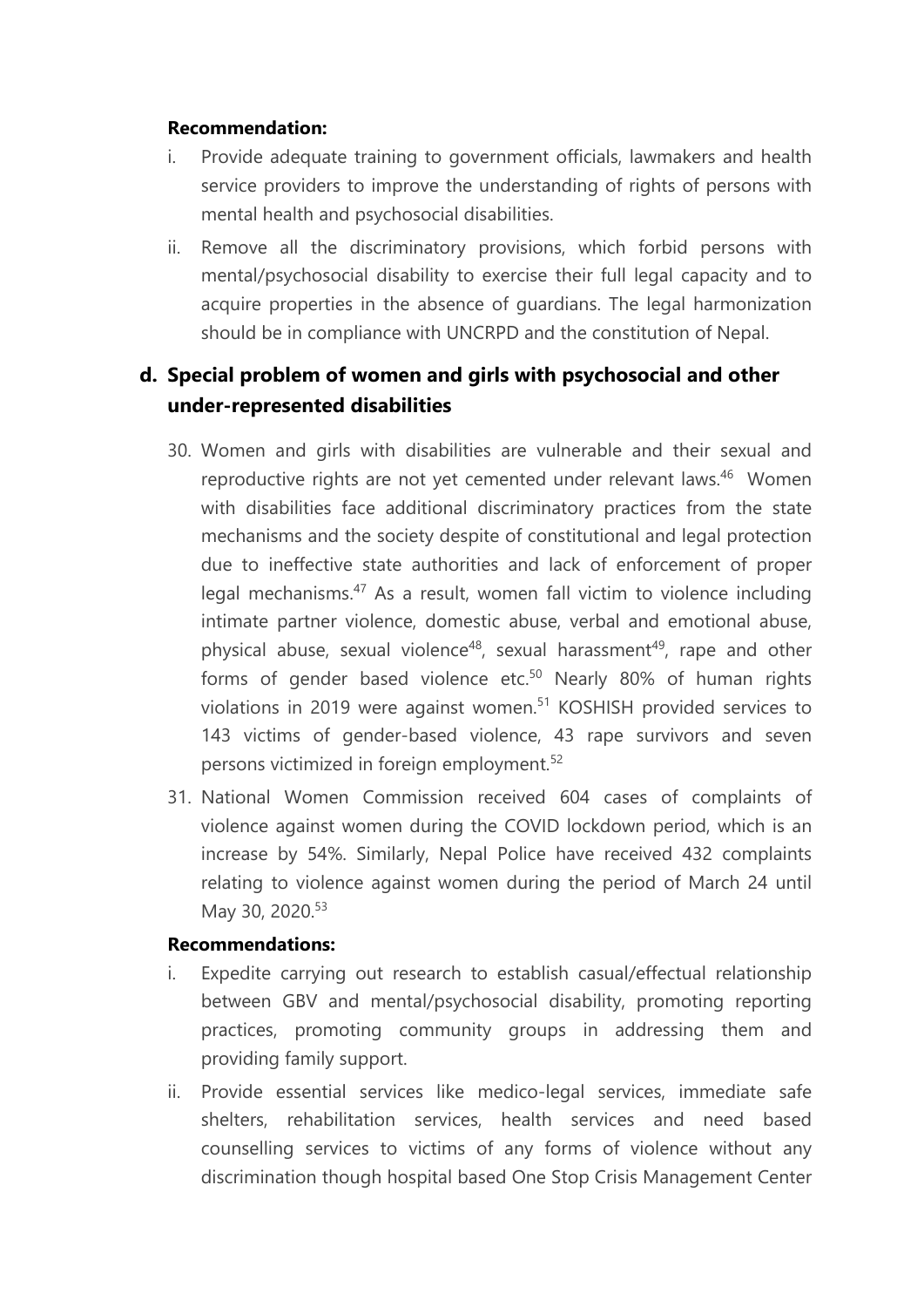and fro

iii. m the local level and FCHVs (Female Community Health Workers).

# **e. Chaining, incarceration and inhumane degrading treatment**

- 32. Children and other family members with psychosocial disabilities are often chained,<sup>54</sup> incarcerated inside the home or in separate cage<sup>55</sup>/hut.<sup>56</sup> Many families do not reveal whether someone in the household has disability.<sup>57</sup> Persons with psychosocial disability are often take such person as burden and wish for their early death.<sup>58</sup>
- 33. Since 2008 to 2019, KOSHISH rescued and provided services to 578 persons with disabilities chained and locked persons with psychosocial disabilities.<sup>59</sup>

## **Recommendations:**

- i. Investigate, intervene and penalize cases of chaining, incarceration and inhumane degrading treatment of persons with psychosocial and other under-represented disabilities.
- ii. Develop infrastructures and governmen<sup>t</sup> mechanisms that address need based assistance to include diverse disabilities issues of persons with under-represented disabilities.

# **f. Access to education**

- 34. Even though the governmen<sup>t</sup> has ensured that the education system is accessible, appropriate and of good quality for children with disabilities on paper<sup>60</sup>, there is a huge gap in the implementation<sup>61</sup>. The current academic curriculum limits children with under-represented disabilities to learn practical life skills. Most schools lack adequate trained staffs who can constructively address challenges or take on support roles for children with under-represented disabilities.<sup>62</sup>
- 35. Children with disabilities in Nepal face serious obstacles to quality and inclusive education. 63
- 36. Corporal punishment is inflicted by teachers against children with learning disability simply because they are not learning fast.<sup>64</sup>

## **Recommendations:**

i. Provide training to teachers to make them competent and skilled to teach persons with psychosocial disabilities and other under-represented disabilities.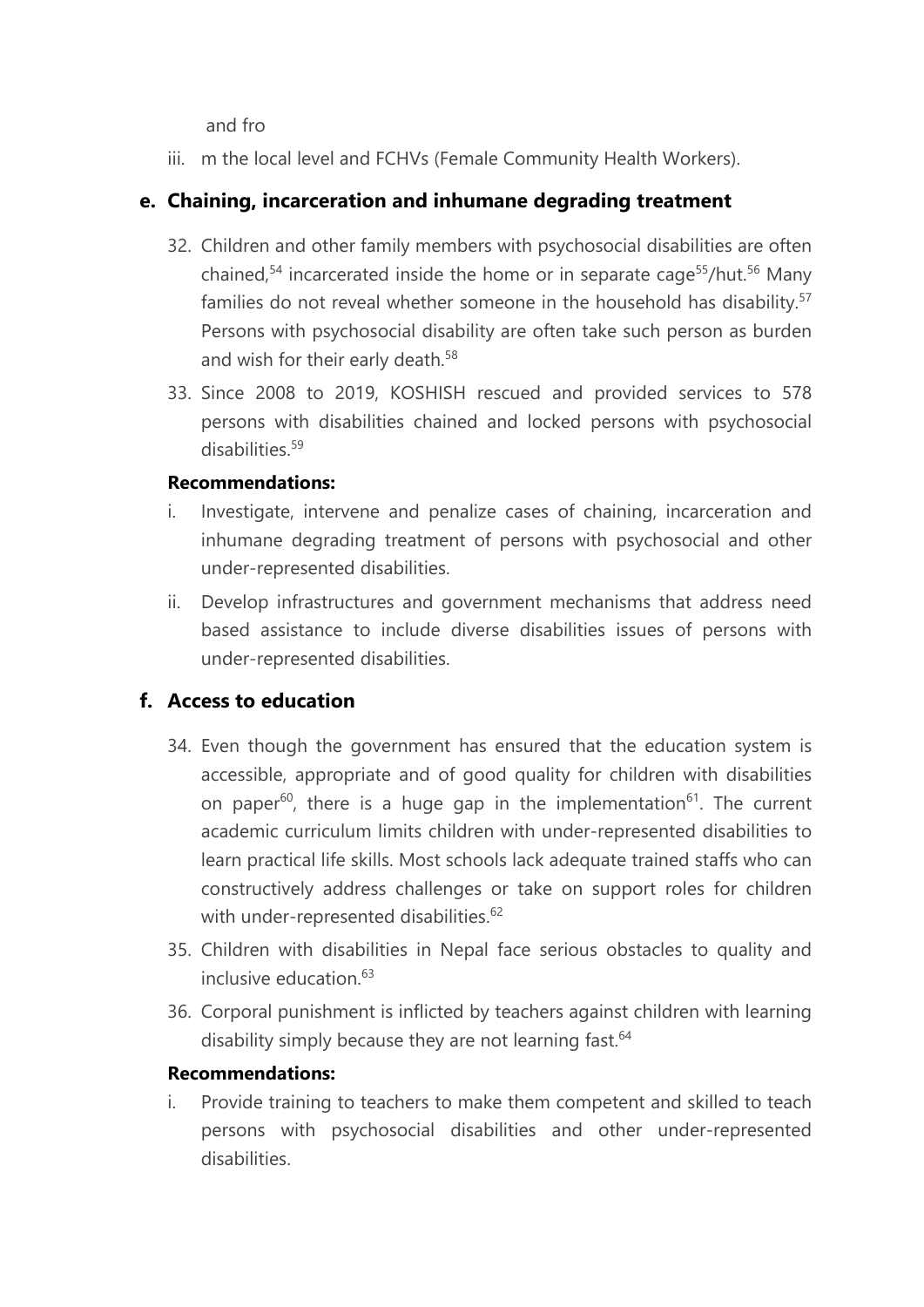- ii. Prioritize and provide sufficient budget for development of human resource, materials and methods for the education of persons with psychosocial disabilities and other under-represented disabilities.
- iii. Policy level intervention along with development of academic curriculum for children with under-represented disability with adequate support and inclusive environment should be adopted.

## **g. High prevalence of suicide among youth.**

37. Suicide is one of the leading causes of unnatural death in young people in Nepal. 65 There were 5754 incidents of suicide reported in the year 2018/19 which was an increase by 8.2 percent than 2017. 66 1498 death by suicide were documented during the period from 24th March until 20th June 2020. 67

### **Recommendations:**

- i. Invest in awareness raising activities for increasing understanding of mental health and psychosocial wellbeing among general public. $^{68}$
- ii. Revise school curriculum to incorporate mental health and psychosocial wellbeing as an integral part of overall health. 69
- iii. Make <sup>a</sup> provision of free mental well-being assessment to all school children and psycho-social counseling to needy children at schools in every four months. 70
- iv. Develop <sup>a</sup> reliable national database to identify the burden, determinants and distribution of suicide and then formulate and implement national strategy for suicide prevention to address the growing rate of suicide.
- v. Develop <sup>a</sup> separate plan of action to implement national strategy for suicide prevention.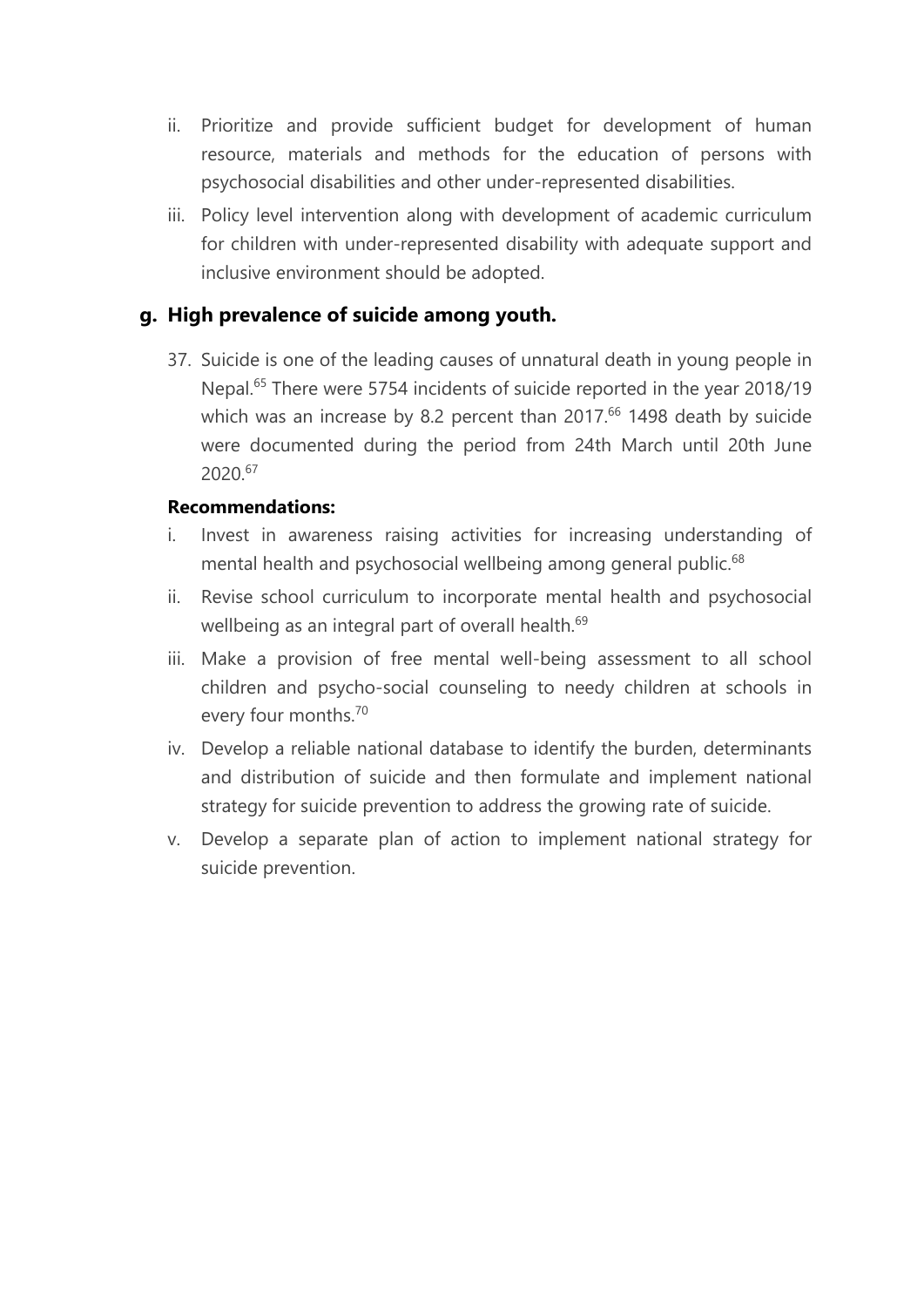#### Reference

- <sup>1</sup> In the consultation meetings organized by KOSHISH in 2019, participants shared that autism, down syndrome, intellectual disability, hemophilia, cerebral palsy, stuttering or stammering, and deaf are not given priority and are not represented on an equal basis with physical disability.
- 2 Two province-level consultation were carried out in Province number 4 – Gandaki Province and Province number 1- Biratnagar with persons with underrepresented disability.
- <sup>3</sup> MP representing Disability Group in the Parliament, Government stakeholders, youths with disabilities, and representatives from National Federation of the Disabled People – Nepal, representatives from various DPOs and underrepresented disability participated in the validation meeting.
- <sup>4</sup> 1) continue to increase spending on education in order to improve coverage and quality of education with the special attention to the right to education of the vulnerable groups, including poor students, girls and children with disabilities *(China)*; (2) Amend current education policies to ensure an inclusive education system and implement concrete measures to increase the participation of children with disability *(Norway)*; (3) Design instruments for measuring and generating reliable and disaggregated data on persons with disabilities and remove any legal barriers and discriminatory practices towards persons with disabilities *(Panama);* (4) Include defenders of human rights of persons with disabilities in the decision-making process on education policies *(Spain),* were the recommendations provided to Nepal in the 2<sup>nd</sup> UPR Cycle but none of these recommendations were examined or addressed by Nepal in the following years.
- 5 Recommendation 122.98 by China, Rec. 122.109 by Panama, Rec. 122.110 by Spain and Rec 122.107 by Norway.
- 6 [https://www.upr-info.org/.../nepal/.../upr\\_midterm\\_review\\_april2018\\_nepal](https://www.upr-info.org/.../nepal/.../upr_midterm_review_april2018_nepal%20_upr_coalition.pdf.docx)\_upr\_coalition.pdf.docx
- 7 [https://tbinternet.ohchr.org/\\_layouts/15/TreatyBodyExternal/Countries.aspx?CountryCode=NP](https://tbinternet.ohchr.org/_layouts/15/TreatyBodyExternal/Countries.aspx?CountryCode=NP)L &Lang=EN
- <sup>8</sup> Treaty Act 1990, Sec. 9(1).
- <sup>9</sup> Article 18, Constitution of Nepal, 2015.
- <sup>10</sup> Article 31, Constitution of Nepal, 2015.
- <sup>11</sup> Article 39, Constitution of Nepal, 2015.
- <sup>12</sup> Article 42, Constitution of Nepal, 2015.
- <sup>13</sup> Article 43, Constitution of Nepal, 2015.
- <sup>14</sup> Article 51(h), Constitution of Nepal, 2015.
- <sup>15</sup> https://www.unicef.org/rosa/press-releases/conference-disability-calls-greater-opportunitiespeople-disability-nepal *retrieved on 15th Dec 2019*.
- <sup>16</sup> Section 2(b), 2(g), 2(i). The Rights of Persons with Disabilities Act, 2017.
- <sup>17</sup> Article 19, UNCRPD is regarding- living independently and being included in the community, with choice equal to others where persons with disabilities have the opportunity to choose their place of residence and where and whom they live and are not obliged to live in <sup>a</sup> particular living arrangemen<sup>t</sup> with community support services, including personal assistance necessary to support living and inclusion in the community and to prevent isolation or segregation from the community.
- $18$  Sec 4. The Rights of Persons with Disabilities Act, 2017.
- <sup>19</sup> https://nfdn.org.np/committee-on-the-rights-of-persons-with-disabilities-examines-nepals-firstcountry-report-on-crpd/ *retrieved on 20th Dec 2019.*
- $^{20}$  Civil Code chapter 6 section 135, 136, 137, 141, 142, 146, 147, 149 and chapter 7 section 154, 155, 164 has emphasized on guardianship of rights of persons with mental/psychosocial disability.
- <sup>21</sup> https://kathmandupost.com/national/2019/07/06/governments-apathy-renders-constitutionalcommissions-ineffective *retrieved on 18th Dec, 2019*.
- <sup>22</sup> CRPD/C/NPL/CO/1
- <sup>23</sup> Para 26 of the concluding observations of the CRPD Committee dated March 1, 2018.
- <sup>24</sup> Consultation meeting for UPR, organized by KOSHISH, 2019
- <sup>25</sup> Concluding observations of the CRPD Committee dated March 1, 2018, Para 14.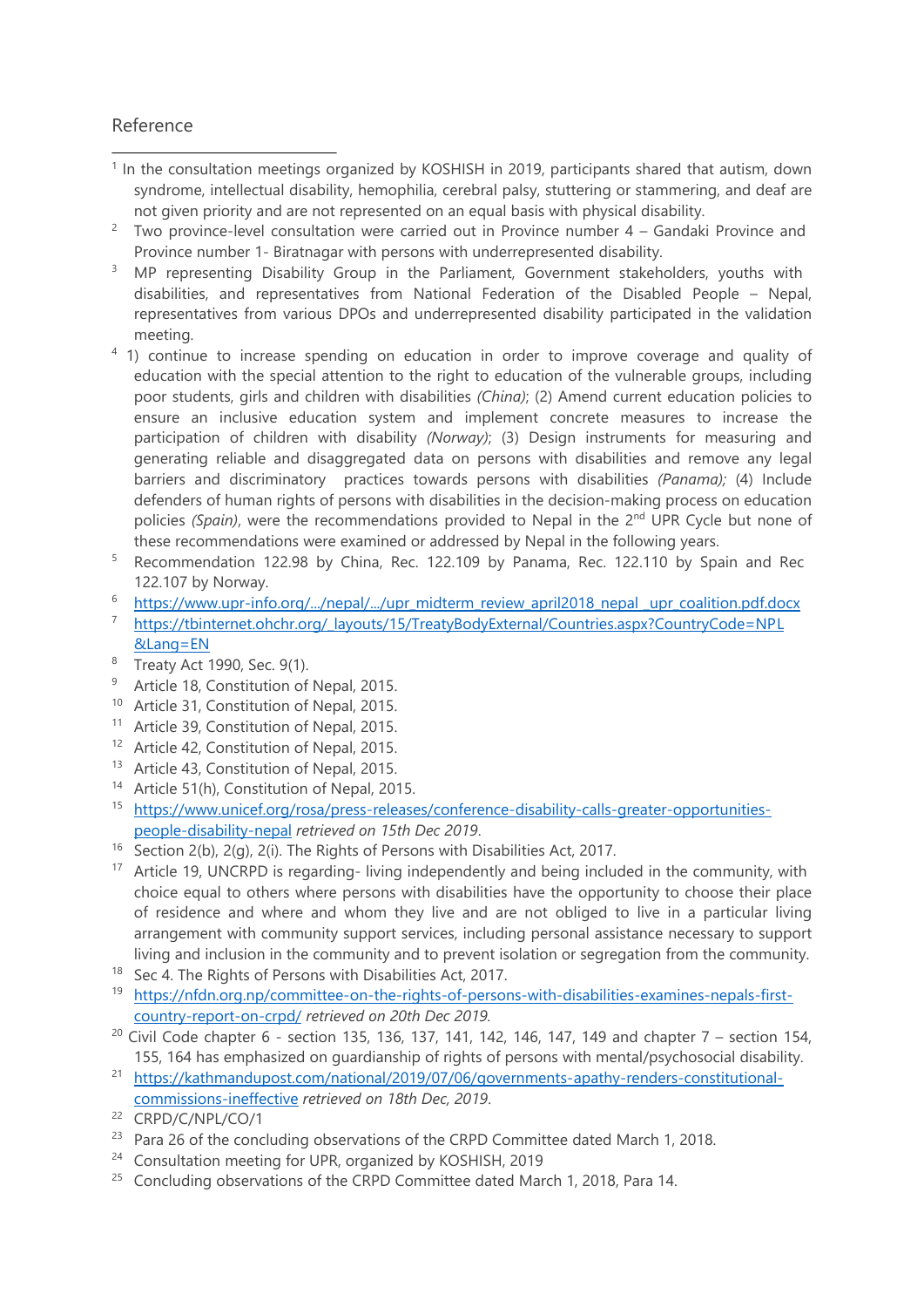<sup>26</sup> UPR consultation meeting organized by KOSHISH, 2019

- $27$  Ibid. Para 38.
- $28$  Concluding Observations on the initial report of Nepal, 16th April 2018.
- <sup>29</sup> UPR Consultation Meeting, Organized by KOSHISH, 2019.
- <sup>30</sup> A Report on Pilot Study of National Mental Health Survey, National Health Research Council, Government of Nepal 2018.
- <sup>31</sup> https://www.recordnepal.com/perspective/interviews/we-should-acknowledge-psychosocialdisability/ *retrieved on 25th Dec, 2019.*
- <sup>32</sup> Mental Health Situation in Nepal and priorities for interventions, Anup Rijal, Journal of Public Health, 2018
- <sup>33</sup> Refer Annex 1 and Annex 2
- <sup>34</sup> Refer Annex 6
- <sup>35</sup> Mental health situation in Nepal and priorities for interventions, Anup Rijal, Journal of Public Health, 2018
- <sup>36</sup> https://nfdn.org.np/committee-on-the-rights-of-persons-with-disabilities-examines-nepals-firstcountry-report-on-crpd/ *retrieved on 15th Dec 2019.*
- 37 https://www.seattleglobalist.com/2018/02/14/72153/72153 *retrieved on 15th Dec 2019.*
- <sup>38</sup> WHO Mental Health Atlas, 2017.
- 39 KOSHISH DATABASE, 2020.
- <sup>40</sup> Mental Health Strategic Plan, 2076, Nepal.
- <sup>41</sup> KOSHISH DATABASE, 2020 (Dr. Arjun Raj Kunwar, The Head, Child and Adolescent Unit, Kanti Children'<sup>s</sup> Hospital, Kathmandu)
- <sup>42</sup> Ministry of Health and Population, Fiscal year 2019/20.
- $^\mathrm{43}$  Nepal's Legal and Policies provisions in line with Constitution of Nepal 2015 and United Nations Convention of the Rights of People with Disabilities 2006 in the context of persons with psychosocial disability, Study Report, 2020, KOSHISH.
- <sup>44</sup> Ibid
- <sup>45</sup> Ibid
- <sup>46</sup> https://nfdn.org.np/committee-on-the-rights-of-persons-with-disabilities-examines-nepals-firstcountry-report-on-crpd/ *retrieved on 15th Dec 2019*
- <sup>47</sup> Nepal CEDAW Shadow Report, NAWHRD, 2018, pg 6.
- <sup>48</sup> Refer Annex 3
- <sup>49</sup> Refer Annex 4
- <sup>50</sup> https://thehimalayantimes.com/nepal/women-between-17-and-25-more-vulnerable-to-violence/ *retrieved on 28th Dec, 2019*
- <sup>51</sup> https://kathmandupost.com/national/2020/02/20/majority-of-human-rights-violations-in-pastyear-involved-women-report-says *retrieved on 25th Feb, 2020.*
- 52 KOSHISH Database (2008-2019)
- 53 <https://ekantipur.com/news/2020/06/07/15915021308385430.html?fbclid=IwAR2JaOlg1AdLjrEmi> zznEoCBWYIGXbvDn4ufQqjBrA27IIRE43oPKEMYs1Y *retrieved on 7th June, 2020*

- <sup>55</sup> Refer Annex 5
- 56 https://www.seattleglobalist.com/2018/02/14/72153/72153 *retrieved on 15th Dec, 2019*
- <sup>57</sup> Ibid
- <sup>58</sup> https://kathmandupost.com/national/2020/02/20/majority-of-human-rights-violations-in-pastyear-involved-women-report-says *retrieved on 25th Feb, 2020.*
- 59 KOSHISH Database since 2008-2019.
- <sup>60</sup> Disability Rights Act, 2017
- 61 [https://www.hrw.org/report/2011/08/24/futures-stolen/barriers-education-children-disabilities](https://www.hrw.org/report/2011/08/24/futures-stolen/barriers-education-children-disabilities-nepal)[nepa](https://www.hrw.org/report/2011/08/24/futures-stolen/barriers-education-children-disabilities-nepal)l retrieved on *15th Dec 2019.*
- <sup>62</sup> Ibid

<sup>&</sup>lt;sup>54</sup> Refer Annex 6